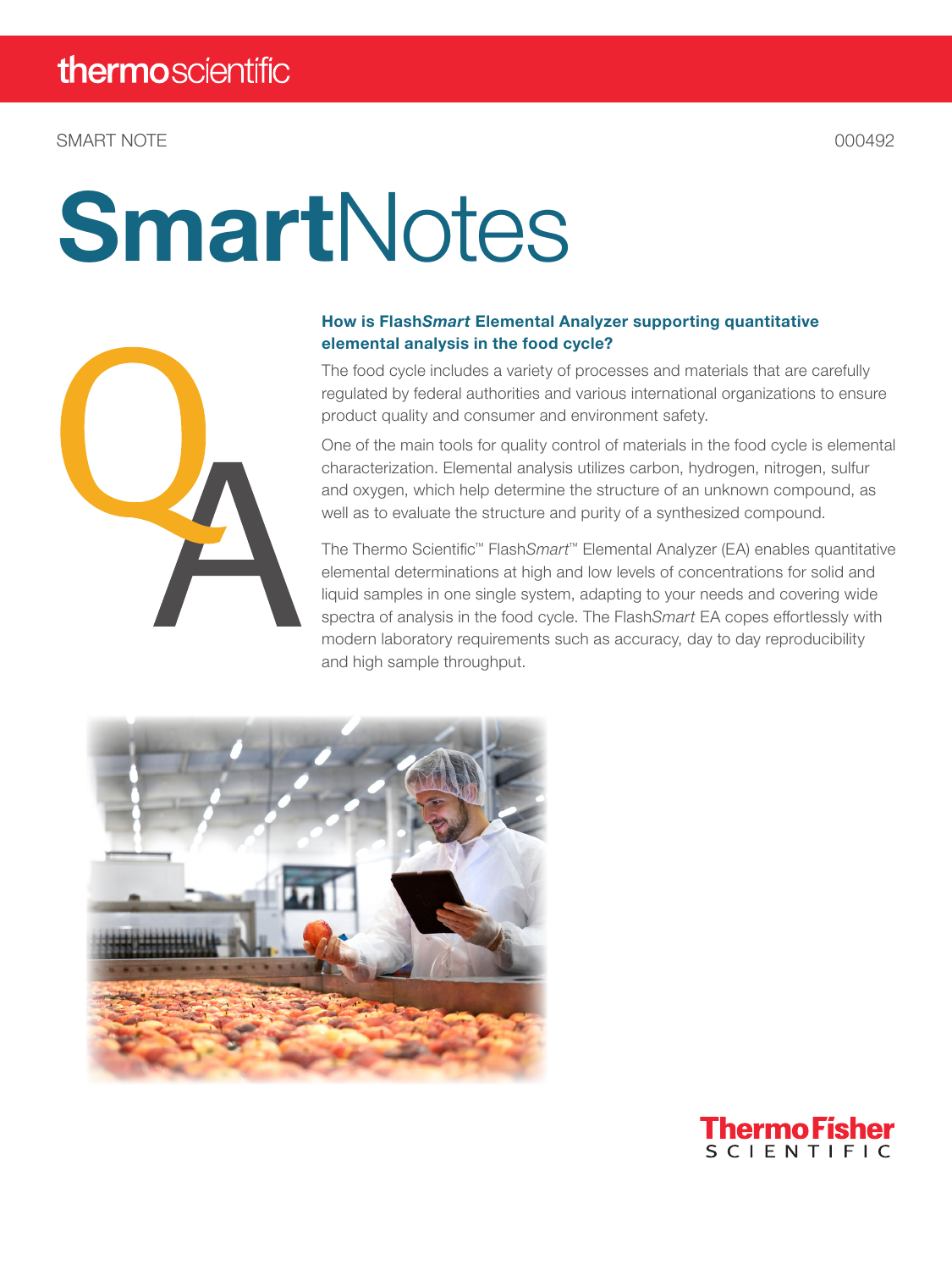## thermoscientific

#### Why is elemental analysis important for the food cycle quality control?

#### 1. Elemental characterization of soils, leaves, plants, crops and other materials

for agricultural purposes relies on determination of nitrogen, carbon, Total Organic Carbon (TOC) and sulfur to set agronomy management plans. Nitrogen, carbon and TOC determinations give also information on the deficiency or excess of nutritional elements in soils and plants. Sulfur determination is critical as the lack of sulfur in vegetables effects their growth and the quality of proteins.

#### 2. Food and animal feed

are made up of chemical compounds that determine flavor, color, texture and nutritional value that is regularly analyzed by manufacturers to comply with official regulations. Determination of protein content, through the determination of nitrogen content, in food and animal feed is one of the tests in Official Methods for processed and raw products. Official regulations establish the protein content and labeling requirements of the nutritional features, which enable consumers to perform price and quality comparisons based on % protein declarations.

#### 3. Production of compost

is one of the most efficient ways of recycling waste. Due to the heterogeneity of the material used, accurate control of parameters such as nitrogen, carbon, TOC and sulfur content in the recycled waste is a key factor to ensure the quality of the final product that can be used as fertilizers in agronomy. However, agricultural practices have influence on the environment and potentially on consumer safety, creating the demand for the characterization of environmental samples, including determination of nitrogen, carbon and sulfur in fertilizers and in agricultural water resulting from the use of fertilizer.



Figure 1. The food cycle schematics